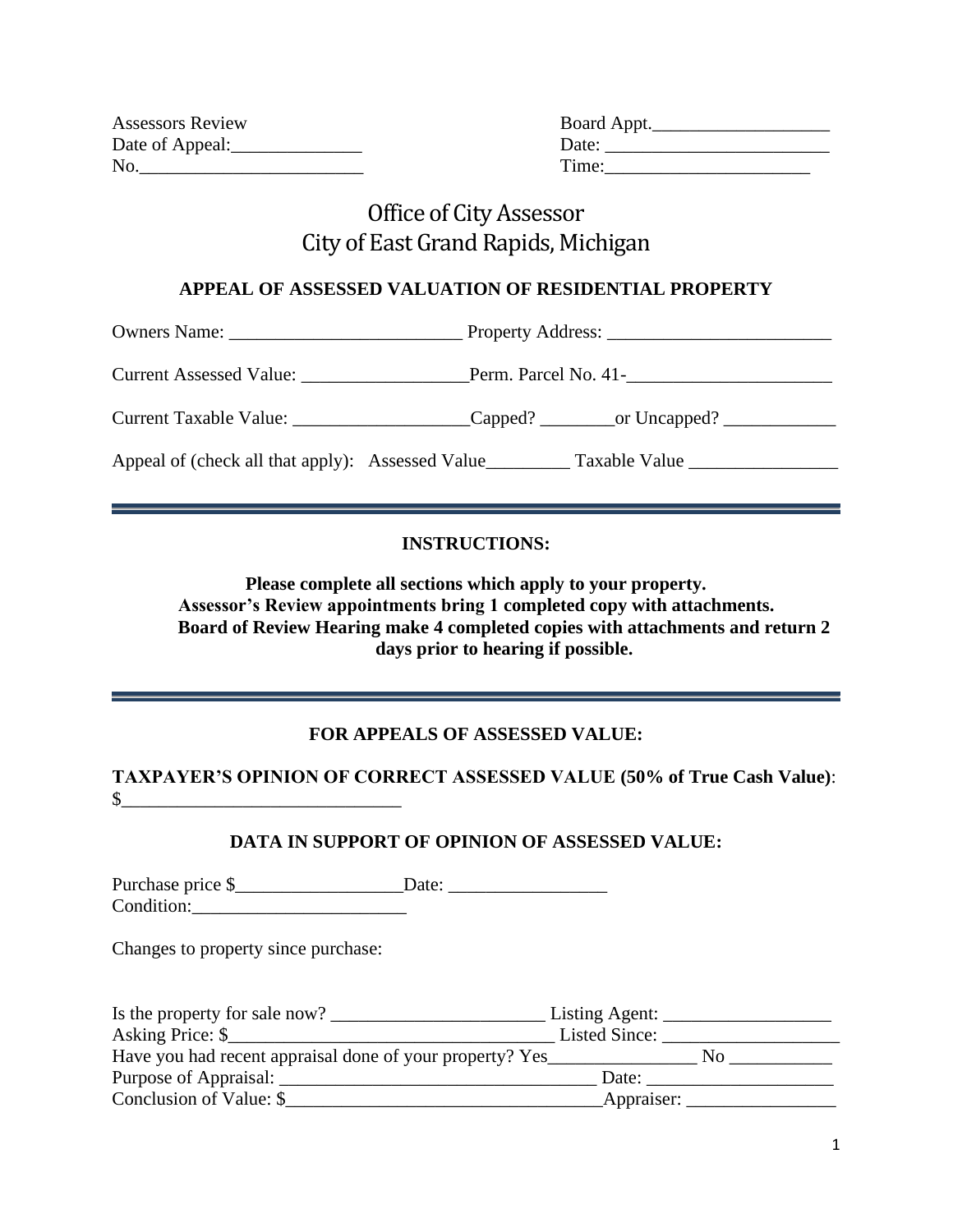## **Comparable sold properties to be considered (choose sold properties most like yours):**

|  | Helpful website: www.eastgr.org, Property Information, Property Sale Search |  |  |  |  |  |
|--|-----------------------------------------------------------------------------|--|--|--|--|--|
|--|-----------------------------------------------------------------------------|--|--|--|--|--|

| <b>Parcel Number</b> | <b>Address</b> | <b>Gross Living</b><br>Area | <b>Sale Price</b> | <b>Sale Date</b> | <b>Notes</b> |
|----------------------|----------------|-----------------------------|-------------------|------------------|--------------|
|                      |                |                             |                   |                  |              |
| $1.41-$              |                |                             |                   |                  |              |
| $2.41-$              |                |                             |                   |                  |              |
|                      |                |                             |                   |                  |              |
| $3.41-$              |                |                             |                   |                  |              |
| $4.41-$              |                |                             |                   |                  |              |

Additional Remarks:

Attached please find (list):

(May include appraisals, engineering reports, or other evidence of value.)

\_\_\_\_\_\_\_\_\_\_\_\_\_\_\_\_\_\_\_\_\_\_\_\_\_\_\_\_\_\_\_\_\_\_\_\_\_\_

\_\_\_\_\_\_\_\_\_\_\_\_\_\_\_\_\_\_\_\_\_\_\_\_\_\_\_\_\_\_\_\_\_\_\_\_\_\_\_

 $\mathcal{L}_\text{max}$  and  $\mathcal{L}_\text{max}$  and  $\mathcal{L}_\text{max}$  and  $\mathcal{L}_\text{max}$  and  $\mathcal{L}_\text{max}$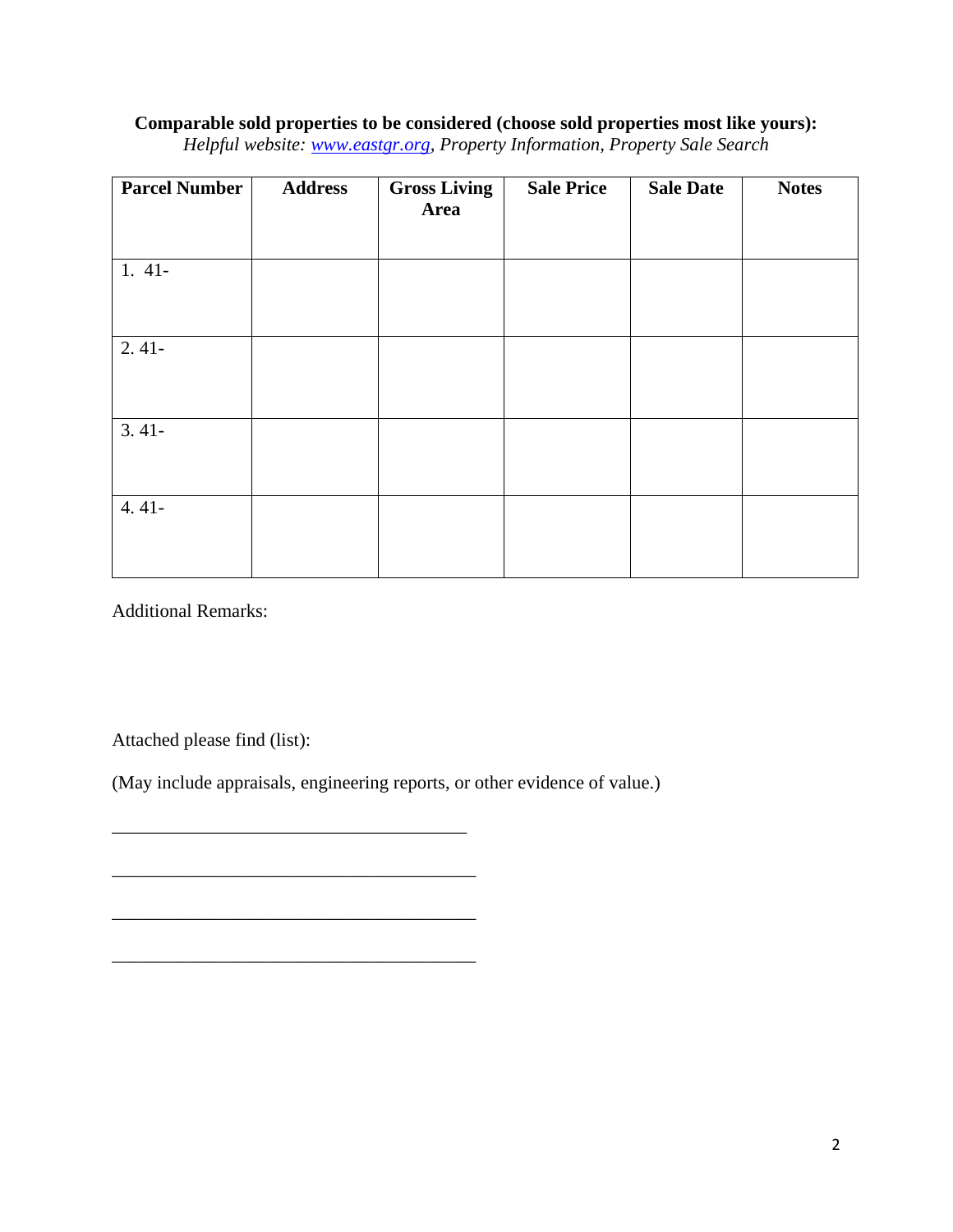## **Complete this section ONLY IF THIS IS A RENTAL PROPERTY:**

Income Information: \_\_\_\_\_\_\_\_\_\_\_\_\_\_\_\_\_\_ Total Income for Yr. 20\_\_\_: \$\_\_\_\_\_\_\_\_\_\_\_\_\_\_\_\_

| No. of Units | Room Count | No. of<br><b>Bedrooms</b> | Describe | Rent Per Mo. | <b>Rented Since</b> |
|--------------|------------|---------------------------|----------|--------------|---------------------|
|              |            |                           |          |              |                     |
|              |            |                           |          |              |                     |

How many months were the above vacant last year? \_\_\_\_\_\_\_\_\_\_\_\_\_\_\_\_\_\_\_\_\_\_\_\_\_\_\_\_\_\_\_\_\_\_\_\_\_\_\_\_\_\_

| <b>Annual Expenses</b> | (exclusive of property taxes) for year 20_____: |
|------------------------|-------------------------------------------------|
| Management             | \$                                              |
| Insurance              |                                                 |
| Electricity            |                                                 |
| Gas                    |                                                 |
| Water                  |                                                 |
| Rubbish                |                                                 |
| Lawn Care              |                                                 |
| Advertising            |                                                 |
| Snowplowing            |                                                 |
| Other                  |                                                 |
| Total                  | Φ                                               |

Additional Reasons for Opinion of Value: